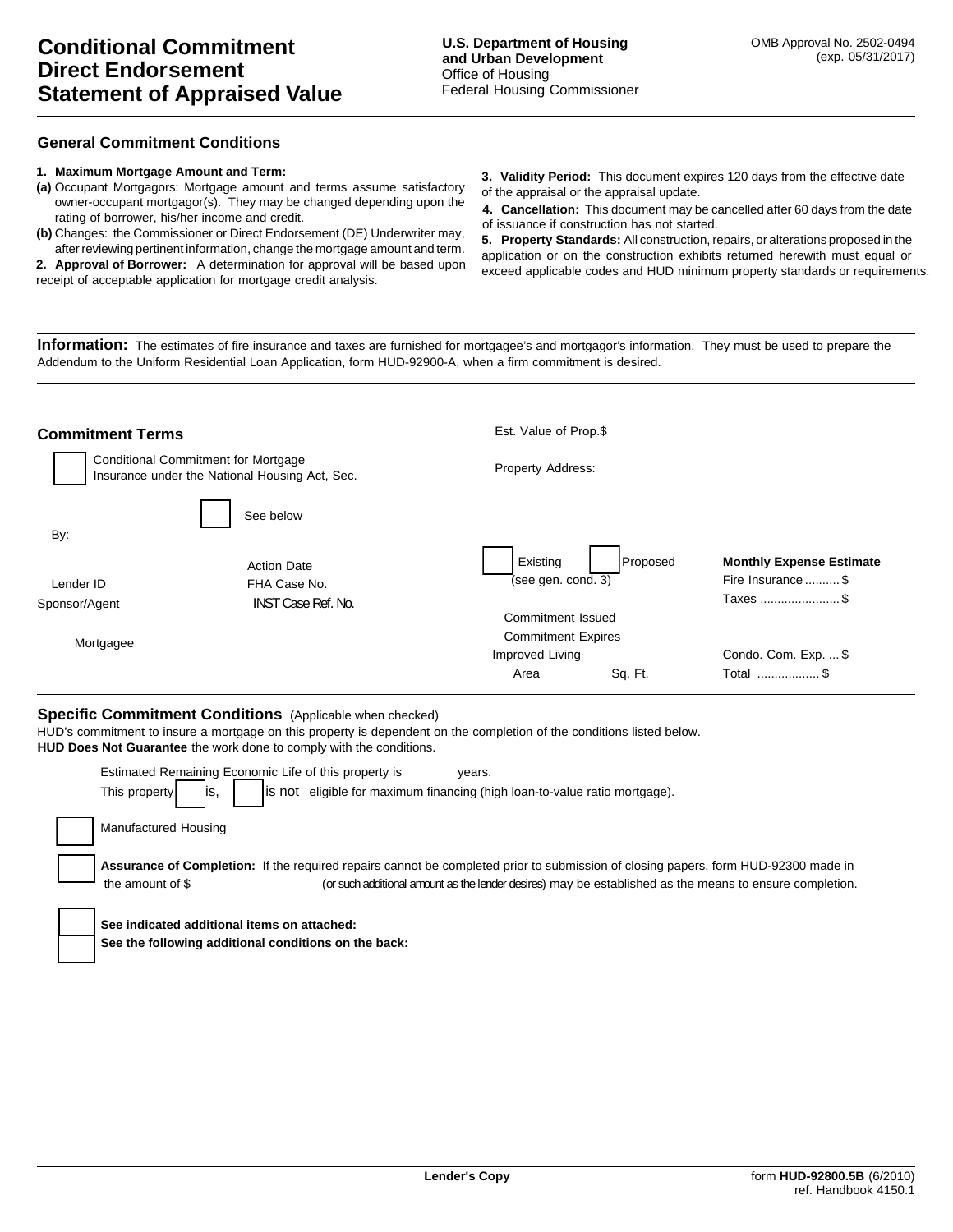**Public reporting burden** for this collection of information is estimated to average seven minutes per response, including the time for reviewing instructions, searching existing data sources, gathering and main- taining the data needed, and completing and reviewing the collection of information. This information is required to obtain benefits. HUD may not collect this information, and you are not required to complete this form, unless it displays a currently valid OMB control number.

Section 203 of the National Housing Act authorizes the Secretary of the Department of Housing and Urban

Development to insure mortgages on appraisal and commitment/direct endorsement statement of appraised value on a designated property. This form serves as the application for individual "proposed construction" and "existing construction" properties.

The Conditional Commitment / Direct Endorsement Statement of Appraised Value (Form HUD-92800.5B) sets forththe terms upon which the commitment/direct endorsement statement of appraised value is made and the specific conditions that must be met before HUD can endorse a Firm Commitment for Mortgage Insurance.

Responses to the collection of information are required to obtain mortgage insurance. Information contained in these collections will be used only for the purpose of determining the eligibility of a property for mortgage insurance. The information is considered confidential. While no assurances of confidentiality are pledged to respondents, HUD generally discloses this data only in response to a Freedom of Information request.

### **Specific Commitment Conditions** (Applicable when indicated on the front of this form)

- B. **Proposed Construction:** The builder or mortgagee must notify the assigned Fee Inspector as appropriate (see items 11,12,and13below).
- C. **Warranty:** Form HUD-92544is requiredonallnew construction and shall be executed between the builder and the purchaser.
- **D. Section 223: This commitment is issued pursuant to Section** 223(e).
- E. **Health Authority Approval:** Submit local health authority approval (on a form or letter) indicating the individual water supply and/or sewage disposal system is acceptable.
- F. **Reserved.**
- G. **Prefabricator's Certificate:** The Lender shall provide a prefabrication certificate as required by the related engineering bulletin.
- H. **TermiteControl:**(ProposedConstruction) If soilpoisioningis used, the builder shall complete form HUD-92052, Termite Soil Treatment Guarantee, and transmit a copy to HUD or the Direct Endorsement Underwriter. The Mortgagee will deliver the original and a copy to the mortgagor at closing.
- I. **Flood Insurance Requirement:** Thisproperty is locatedina special flood hazard area and must be covered by flood insuranceinaccordancewithHUDregulation24CFR203.16a.
- J. **Carpet Identification:** (as listedin Certified Products Directory) Manufacturer recommended maintenance program must be provided to the homebuyer.
- K. **Termite Control** (Existing Construction): A recognized termite control operator shall furnish certification using form NCPA-1, or State-mandated form, that the house and other

structures within the legal boundaries of the property indicate no evidence of active termite infestation.

- L. **CodeEnforcement:** Thelendershallsubmitastatementfrom the public authority that the property meets local code requirements. If the mortgage on the property is to be insured under Section  $221(d)(2)$ , a code compliance inspection is required.
- M. **Repairs:** The lender shall notify the original appraiser upon completion of required repairs, unless otherwise instructed.
- N. **Lender'sCertificateofCompletion:** Thelender shallfurnish a certificate that required repairs have been examined and were satisfactorily completed.
- O. **Manufacturers Warranties** must be provided to the homebuyer covering heating/cooling systems, hot water heaters, ranges, etc.
- P. **Initial Inspection** (2 working days) is requested before the "beginning of construction" with forms in place.
- Q. **Frame Inspection** (1 working day) is requested when the building is enclosed and framing, plumbing, heating, electrical, and insulation is complete and visible.
- R. **FinalInspection**isrequestedwhenconstructioniscompleted and the property ready for occupancy.
- S. **Insulation Certificate** must be posted in a conspicuous location in the dwelling.
- T. **The Insured Protection Plan Warranty Agreement** shall be executed between the builder and the homebuyer.
- U. The lender shall furnish a certificate of occupancy or letter of acceptance from the local building authority.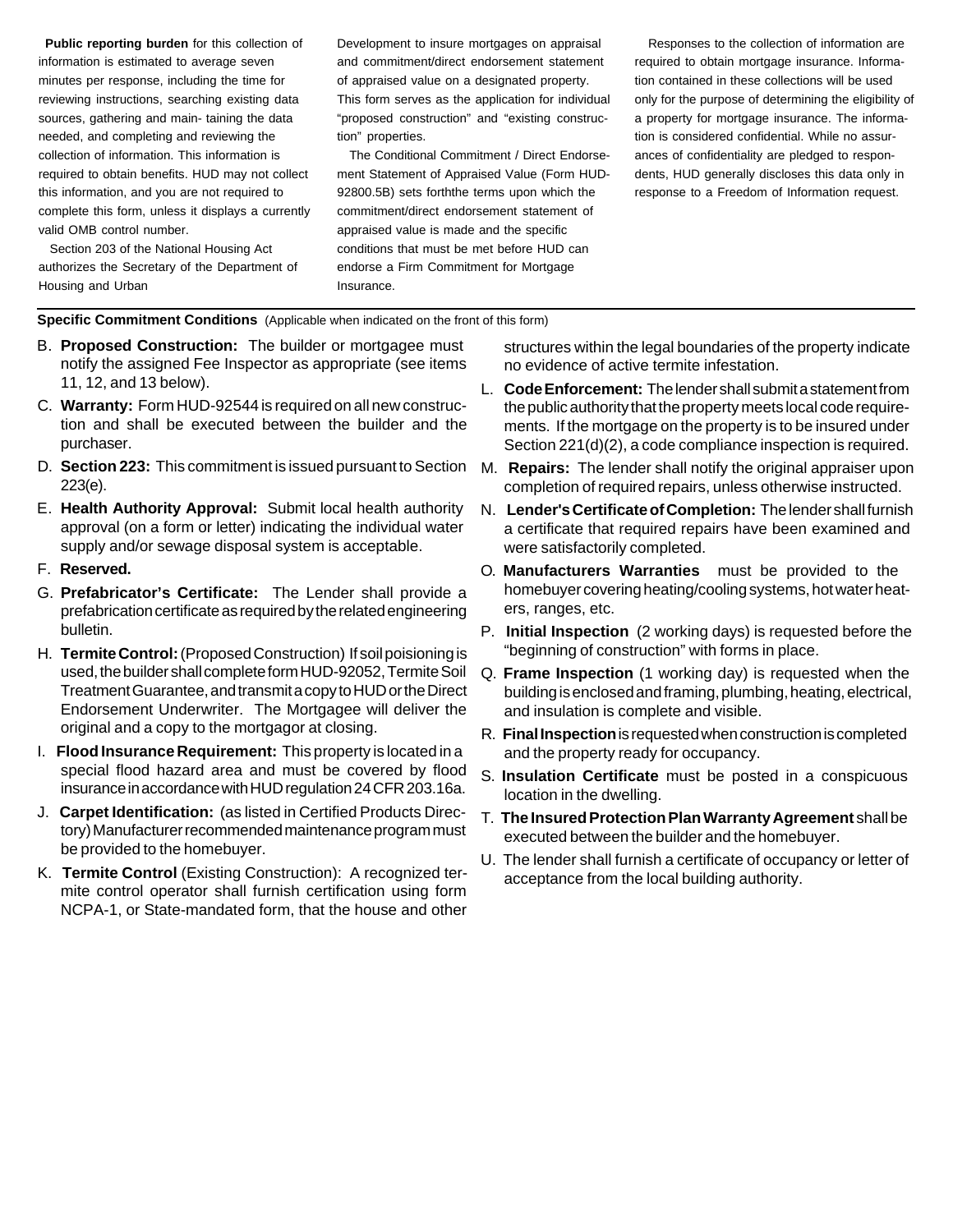## **General Commitment Conditions**

#### **1. Maximum Mortgage Amount and Term:**

- **(a)** Occupant Mortgagors: Mortgage amount and terms assume satisfactory owner-occupant mortgagor(s). They may be changed depending upon the rating of borrower, his/her income and credit.
- **(b)** Changes: the Commissioner or Direct Endorsement (DE) Underwriter may, after reviewing pertinent information, change the mortgage amount and term.
- **2. Approval of Borrower:** A determination for approval will be based upon receipt of acceptable application for mortgage credit analysis.
- **3. Validity Period:** This document expires 120 days from the effective date of the appraisal or the appraisal date.
- **4. Cancellation:** This document may be cancelled after 60 days from the date of issuance if construction has not started.

**5. Property Standards:** All construction, repairs, or alterations proposed in the application or on the construction exhibits returned herewith must equal or exceed applicable codes and HUD minimum property standards or requirements.

**Information:** The estimates of fire insurance and taxes are furnished for mortgagee's and mortgagor's information. They must be used to prepare the Addendum to the Uniform Residential Loan Application, form HUD-92900-A, when a firm commitment is desired.

| <b>Commitment Terms</b>                                                               | Est. Value of Prop.\$                          |                                 |  |
|---------------------------------------------------------------------------------------|------------------------------------------------|---------------------------------|--|
| Conditional Commitment for Mortgage<br>Insurance under the National Housing Act, Sec. | Property Address:                              |                                 |  |
| See below<br>By:                                                                      |                                                |                                 |  |
| <b>Action Date</b>                                                                    | Existing<br>Proposed                           | <b>Monthly Expense Estimate</b> |  |
| FHA Case No.<br>Lender ID                                                             | $\sqrt{(\text{see gen. cond. 3})}$             | Fire Insurance  \$              |  |
| <b>INST Case Ref. No.</b><br>Sponsor/Agent                                            | Commitment Issued<br><b>Commitment Expires</b> | Taxes \$                        |  |
| Mortgagee                                                                             | Improved Living                                | Condo. Com. Exp.  \$            |  |
|                                                                                       | Sq. Ft.<br>Area                                | Total  \$                       |  |

## **Specific Commitment Conditions** (Applicable when checked)

HUD's commitment to insure a mortgage on this property is dependent on the completion of the conditions listed below. **HUD Does Not Guarantee** the work done to comply with the conditions.

| Estimated Remaining Economic Life of this property is<br>years.                                                                    |
|------------------------------------------------------------------------------------------------------------------------------------|
| is not eligible for maximum financing (high loan-to-value ratio mortgage).<br>This property<br>IS.                                 |
| Manufactured Housing                                                                                                               |
| Assurance of Completion: If the required repairs cannot be completed prior to submission of closing papers, form HUD-92300 made in |
| (or such additional amount as the lender desires) may be established as the means to ensure completion.<br>the amount of \$        |
| See indicated additional items on attached:                                                                                        |
|                                                                                                                                    |
| See the following additional conditions on the back:                                                                               |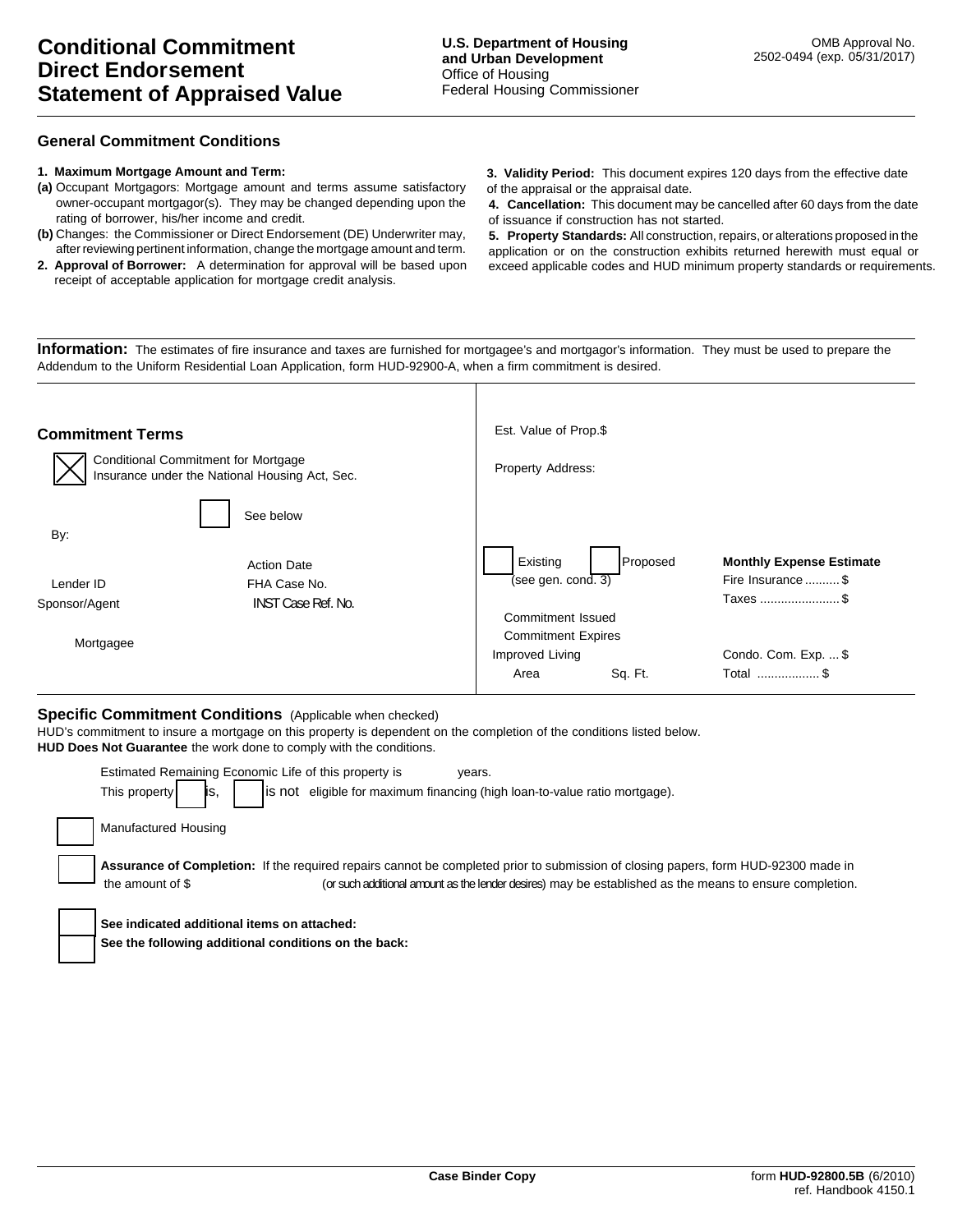**Public reporting burden** for this collection of information is estimated to average seven minutes per response, including the time for reviewing instructions, searching existing data sources, gathering and main- taining the data needed, and completing and reviewing the collection of information. This information is required to obtain benefits. HUD may not collect this information, and you are not required to complete this form, unless it displays a currently valid OMB control number.

Section 203 of the National Housing Act authorizes the Secretary of the Department of Housing and Urban

Development to insure mortgages on appraisal and commitment/direct endorsement statement of appraised value on a designated property. This form serves as the application for individual "proposed construction" and "existing construction" properties.

The Conditional Commitment / Direct Endorsement Statement of Appraised Value (Form HUD-92800.5B) sets forththe terms upon which the commitment/direct endorsement statement of appraised value is made and the specific conditions that must be met before HUD can endorse a Firm Commitment for Mortgage Insurance.

Responses to the collection of information are required to obtain mortgage insurance. Information contained in these collections will be used only for the purpose of determining the eligibility of a property for mortgage insurance. The information is considered confidential. While no assurances of confidentiality are pledged to respondents, HUD generally discloses this data only in response to a Freedom of Information request.

# **Specific Commitment Conditions** (Applicable when indicated on the front of this form)

- B. **Proposed Construction:** When utilizing a FHA Compliance Inspector, the builder or mortgagee must notify the assigned Fee Inspector as appropriate (see items 11, 12, and 13 below).
- C. **Warranty:** Form HUD-92544is requiredonallnew construction and shall be executed between the builder and the purchaser.
- **D. Section 223: This commitment is issued pursuant to Section** 223(e).
- E. **Health Authority Approval:** Submit local health authority approval (on a form or letter) indicating the individual water supply and/or sewage disposal system is acceptable.
- F. **Reserved.**
- G. **Prefabricator's Certificate:** The Lender shall provide a prefabrication certificate as required by the related engineering bulletin.
- H. **TermiteControl:**(ProposedConstruction) If soilpoisioningis used, the builder shall complete form HUD-92052, Termite Soil TreatmentGuarantee,andtransmitacopytoHUDortheDirect Endorsement Underwriter. The Mortgagee will deliver the original and a copy to the mortgagor at closing.
- I. **Flood Insurance Requirement:** Thisproperty is locatedina special flood hazard area and must be covered by flood insurance in accordance with HUD regulation 24 CFR 203.16a.
- J. **Carpet Identification:** (as listedin Certified Products Directory) Manufacturer recommended maintenance program must be provided to the homebuyer.
- K. **Termite Control** (Existing Construction): A recognized termite control operator shall furnish certification using form NCPA-1, or State-mandated form, that the house and other

structures within the legal boundaries of the property indicate no evidence of active termite infestation.

- L. **CodeEnforcement:** Thelendershallsubmitastatementfrom the public authority that the property meets local code requirements. If the mortgage on the property is to be insured under Section  $221(d)(2)$ , a code compliance inspection is required.
- M. **Repairs:** The lender shall notify the original appraiser upon completion of required repairs, unless otherwise instructed.
- N. **Lender'sCertificateofCompletion:** Thelender shallfurnish a certificate that required repairs have been examined and were satisfactorily completed.
- O. **Manufacturers Warranties** must be provided to the homebuyer covering heating/cooling systems, hot water heaters, ranges, etc.
- P. **Initial Inspection** (2 working days) is requested before the "beginning of construction" with forms in place.
- Q. **Frame Inspection** (1 working day) is requested when the building is enclosed and framing, plumbing, heating, electrical, and insulation is complete and visible.
- R. **FinalInspection**isrequestedwhenconstructioniscompleted and the property ready for occupancy.
- S. **Insulation Certificate** must be posted in a conspicuous location in the dwelling.
- T. The Insured Protection Plan Warranty Agreement shall be executed between the builder and the homebuyer.
- U. The lender shall furnish a certificate of occupancy or letter of acceptance from the local building authority.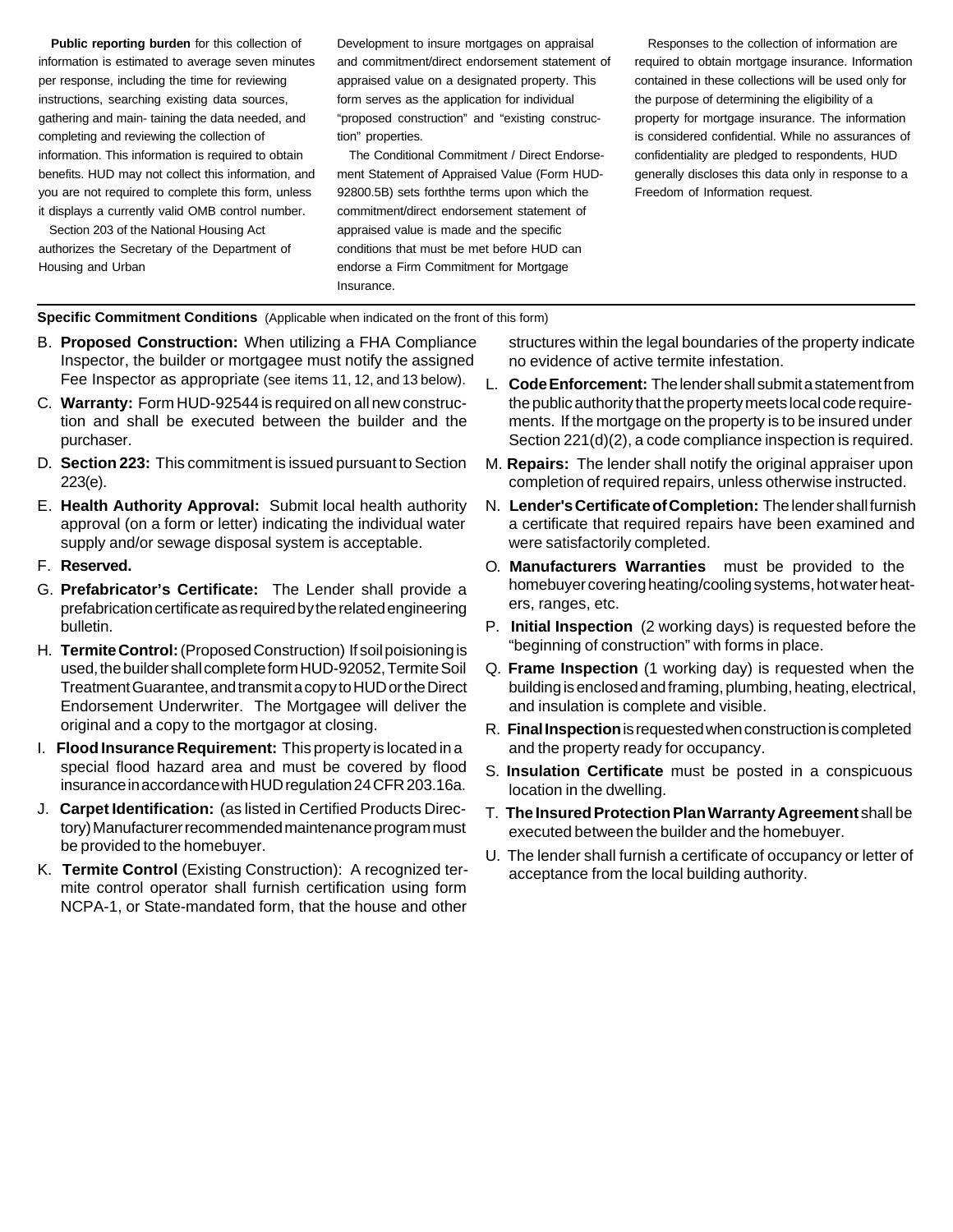**FHA does not perform home inspections.**

of this form under the heading "new construction." Fair Housing & Equal Opportunity Hotline: (800) 424-8590

**Attention Homebuyers** This property is not FHA Approved and FHA does not warrant the condition or the value of the property. However, FHA will insure a mortgage on the property if certain conditions are met. **For Existing Houses:** If you are buying a house which has been lived in before, be sure the house is in acceptable condition before signing a purchase contract. An appraisal is made only to estimate the value of the property. This appraisal does not guarantee that the house is free from defects. HUD cannot give you money for repairs so you must protect yourself before you buy. **You** should inspect the property carefully and you are encouraged to hire a private home The law requires that borrowers using HUD-insured financing must receive a copy of this form *prior to* the purchase of property. **Grace Period:** If this application is rejected, the lender may request reconsideration within 60 days of the last rejection date. Where a sales contract is signed prior to the expiration of the Conditional Commitment/Direct Endorsement Statement of Appraised Value, a lender has 30 days to process or submit an application to the Field Office for a Firm Commitment. A Firm Commitment with a term of 90 days may be issued**.**

**Estimated Value of Property :** The amount HUD considers the property to be worth.

**Monthly Expense Estimates:** The estimated amounts you will pay for hazard/fire insurance and real estate taxes. If you are buying within a condominium or planned unit development, this also includes the condominium or homeowners association fees that you must pay.

| <b>Commitment Terms</b>                                                                      |                           | Est. Value of Prop.\$     |          |                                 |
|----------------------------------------------------------------------------------------------|---------------------------|---------------------------|----------|---------------------------------|
| <b>Conditional Commitment for Mortgage</b><br>Insurance under the National Housing Act, Sec. |                           | Property Address:         |          |                                 |
| By:                                                                                          | See below                 |                           |          |                                 |
|                                                                                              | <b>Action Date</b>        | Existing                  | Proposed | <b>Monthly Expense Estimate</b> |
| Lender ID                                                                                    | FHA Case No.              | (see gen. cond. 3)        |          | Fire Insurance  \$              |
| Sponsor/Agent                                                                                | <b>INST Case Ref. No.</b> |                           |          | Taxes \$                        |
|                                                                                              |                           | Commitment Issued         |          |                                 |
| Mortgagee                                                                                    |                           | <b>Commitment Expires</b> |          |                                 |
|                                                                                              |                           | Improved Living           |          | Condo. Com. Exp.  \$            |
|                                                                                              |                           | Area                      | Sq. Ft.  | Total  \$                       |

## **Specific Commitment Conditions** (Applicable when checked)

inspection service. Look in the telephone book or the internet for such services.

**For New Homes:** If you are buying a new home, HUD requires the builder to provide a one-year warranty. Please read carefully the information on the back

HUD's commitment to insure a mortgage on this property is dependent on the completion of the conditions listed below. **HUD Does Not Guarantee** the work done to comply with the conditions.

| Estimated Remaining Economic Life of this property is<br>years.<br>eligible for maximum financing (high loan-to-value ratio mortgage).<br>This property<br>lis not<br>ΙS,                                                                                         |
|-------------------------------------------------------------------------------------------------------------------------------------------------------------------------------------------------------------------------------------------------------------------|
| Manufactured Housing                                                                                                                                                                                                                                              |
| Assurance of Completion: If the required repairs cannot be completed prior to submission of closing papers, form HUD-92300 made in<br>(or such additional amount as the lender desires) may be established as the means to ensure completion.<br>the amount of \$ |
| See indicated additional items on attached:                                                                                                                                                                                                                       |
| See the following additional conditions on the back:                                                                                                                                                                                                              |
|                                                                                                                                                                                                                                                                   |

**This form must be delivered to the borrower promptly, but no later than at the time of the borrower's signing of the Uniform Residential Loan Application (URLA) and Addendum (form HUD-92900-A).**